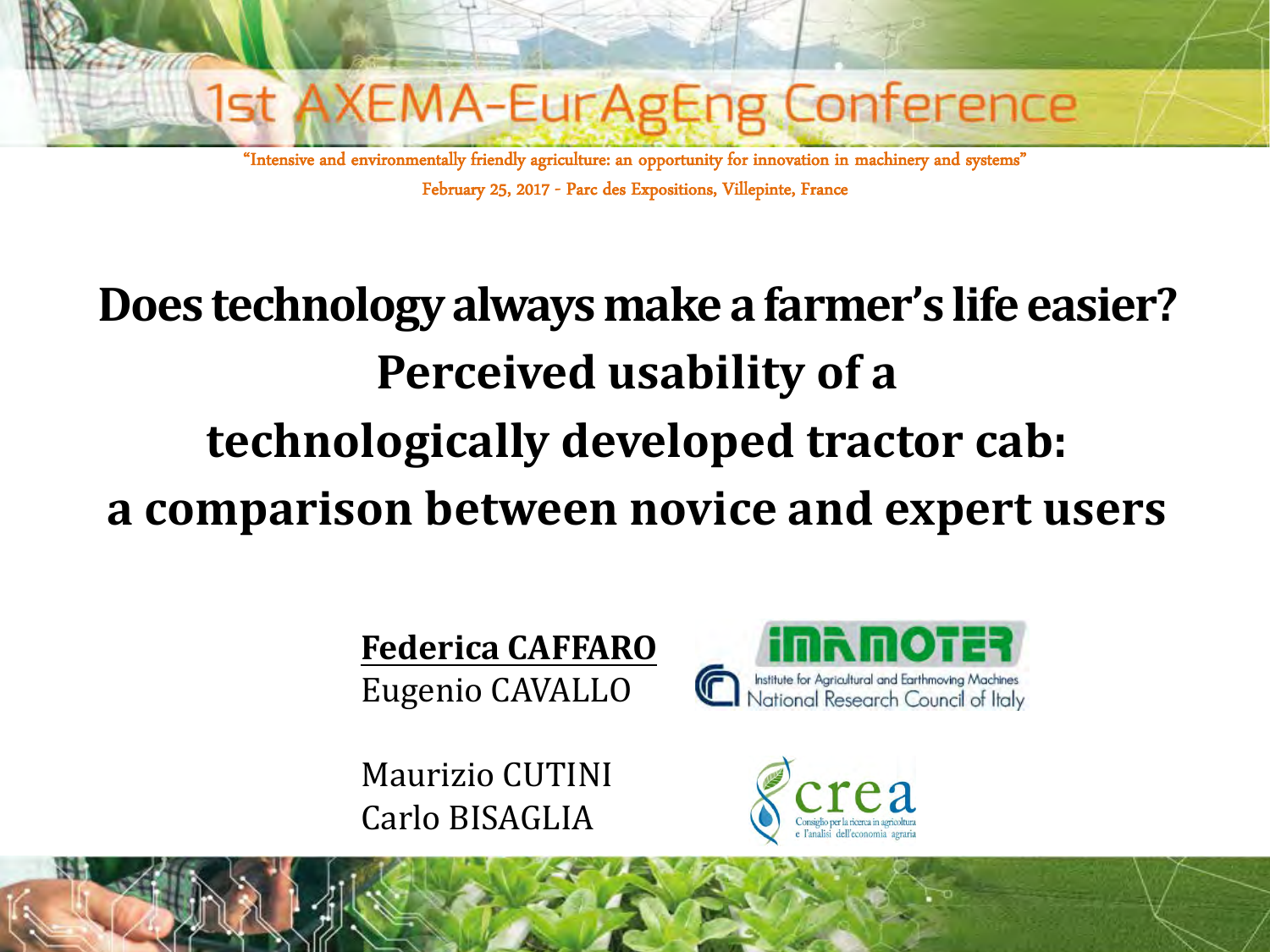





HCI research focuses on understanding **users'** usage **behaviors** when **interacting with** the **Human-Machine Interface (HMI)** of a technological system, to influence the technology design and implementation processes and minimize user' resistance (Preece, 1994).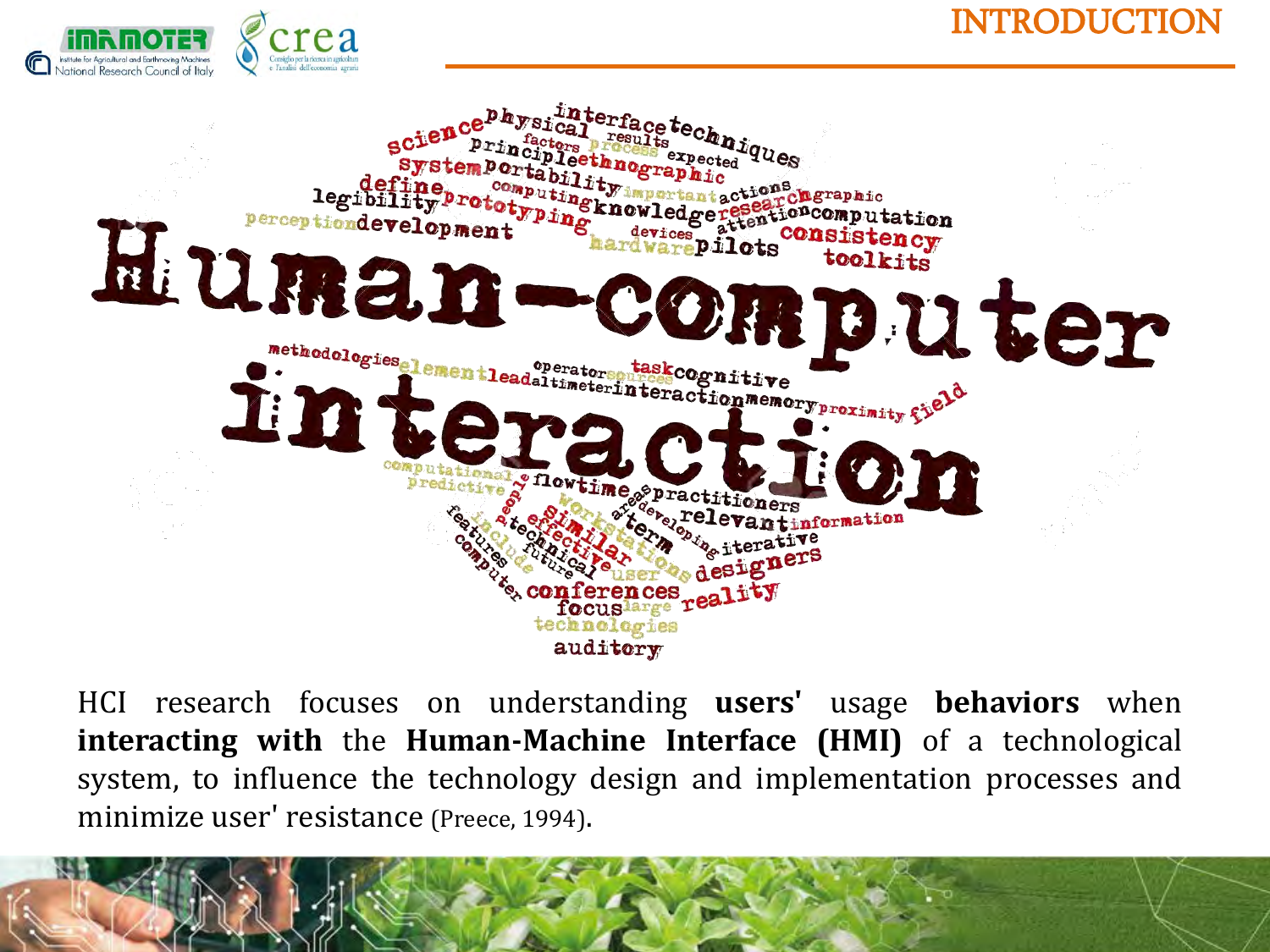



Ease of use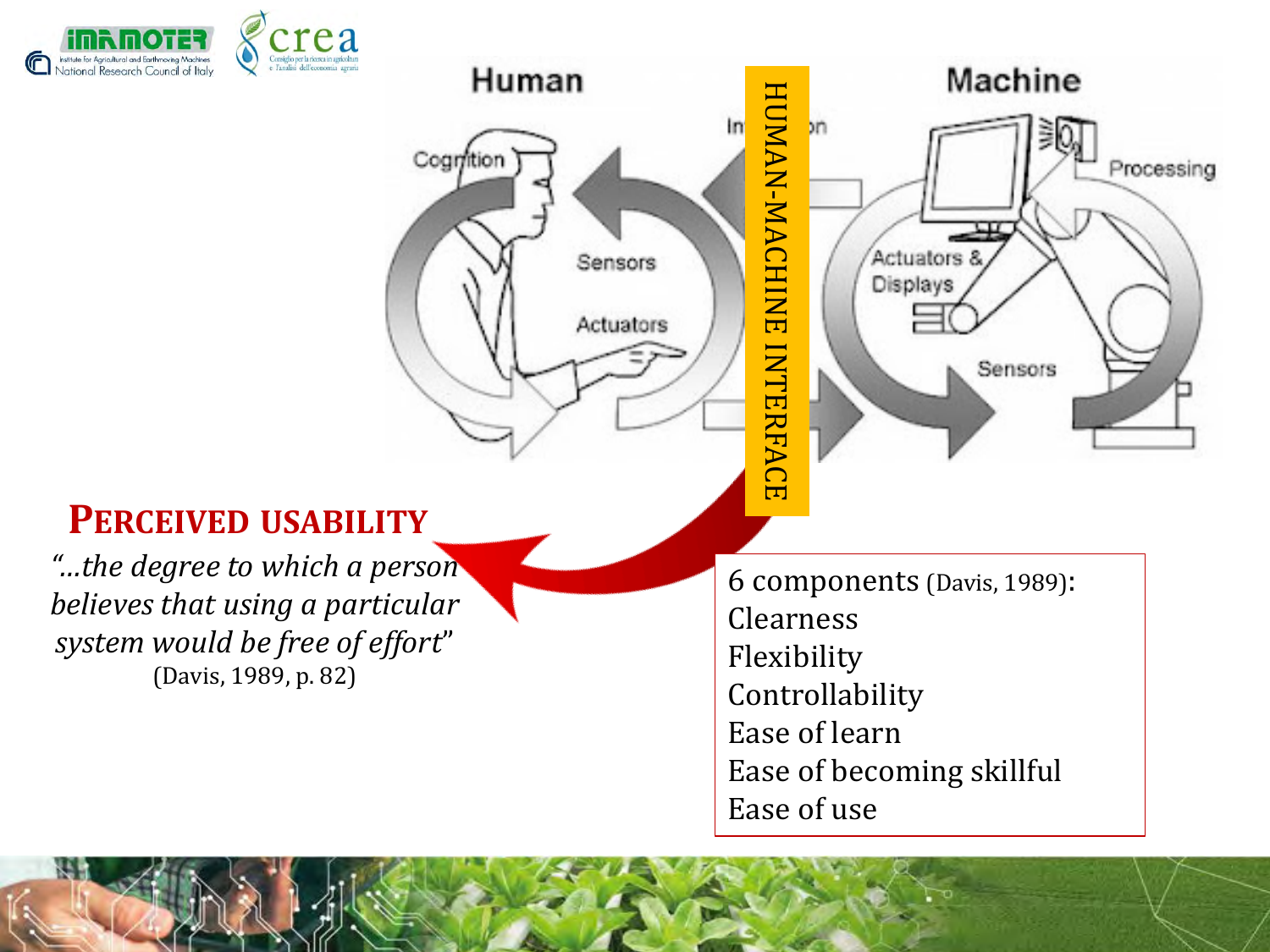

Technologically advanced HMIs provide the operator with a **large amount of informatio**n and functionality which **may exceed** user's **cognitive resources** (Besnard and Cacitti, 2005)



### **Ergonomic approach**

Direct **involvement of the users** in the evaluation of a HMI (Karwowski, 2006): -**Experts** to obtain a more complete list of problems,

-**Novices** to identify the most severe issues (Sauer et al., 2010)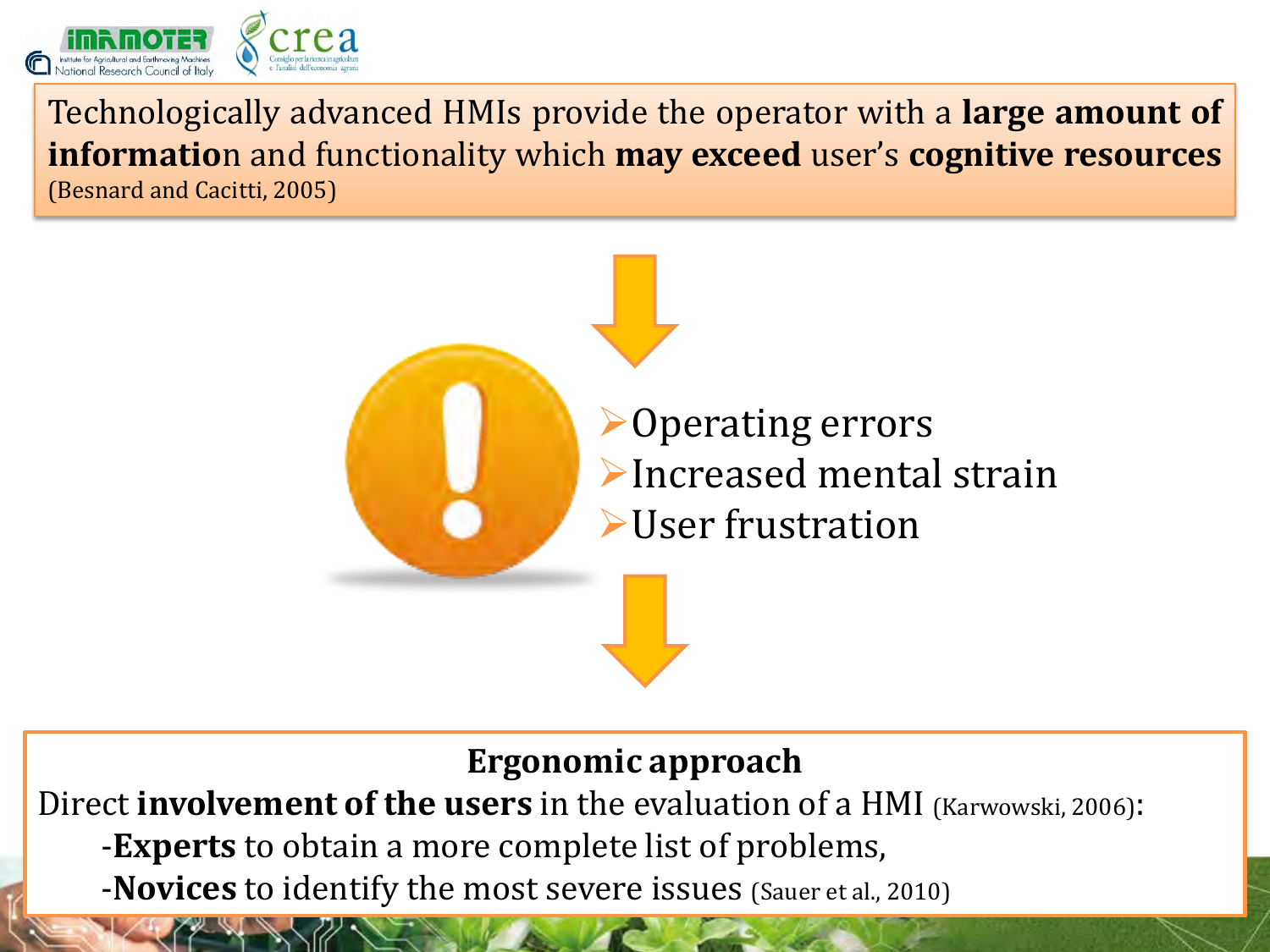

>PRODUCTIVITY

>ENERGY SAVING

### >WORKING CONDITIONS

#### <ENVIRONMENTAL IMPACT

### **TECHNOLOGY**



#### **Continuously Variable Transmission**

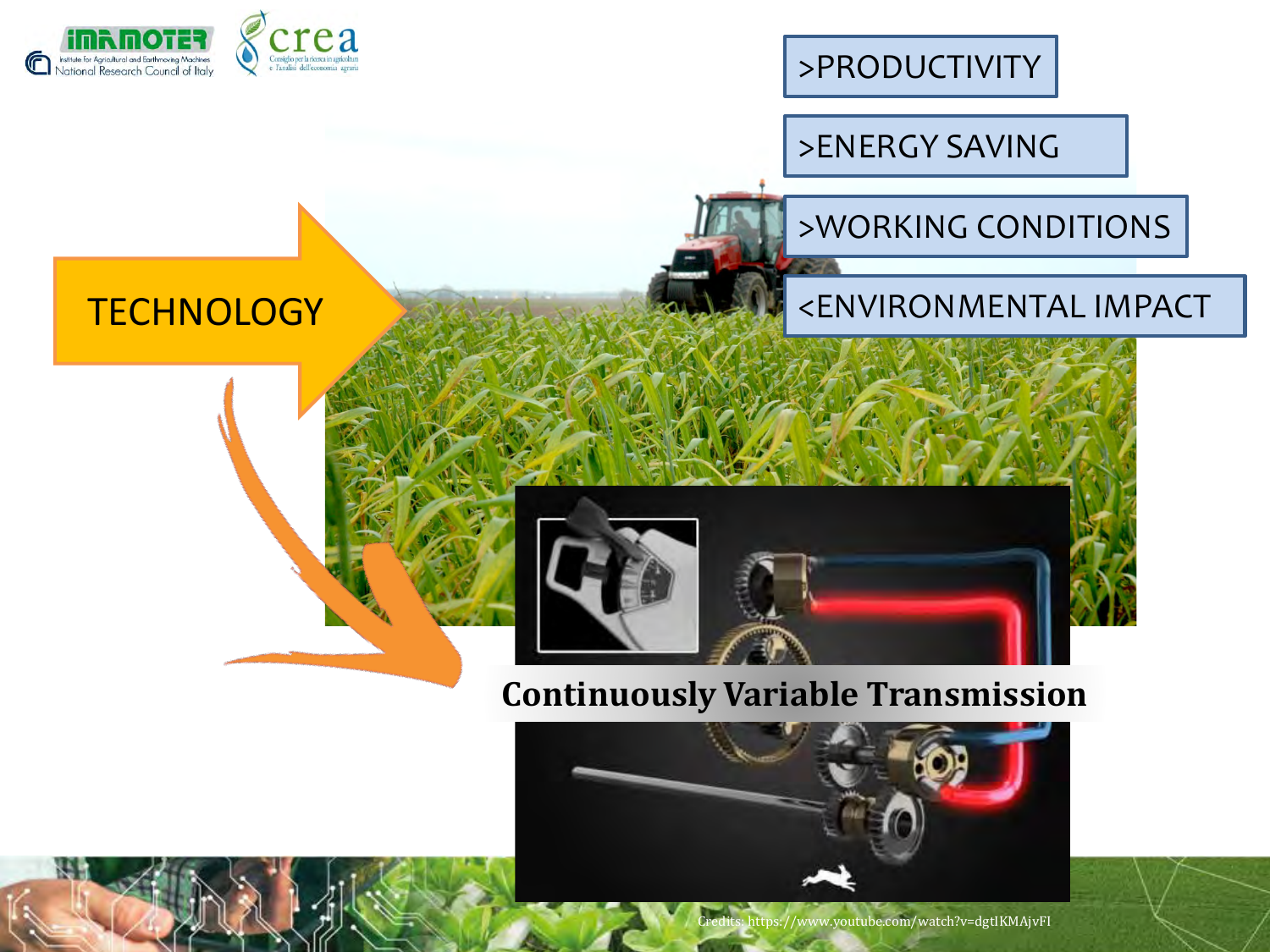The introduction of **CVTs** has deeply **affected the HMI** of the tractor cab. **Changes** in the **layout of** the **controls**. Hand-acted levers replaced by **buttons** and **potentiometers**, and **monitors**. HMI: Perceived usability???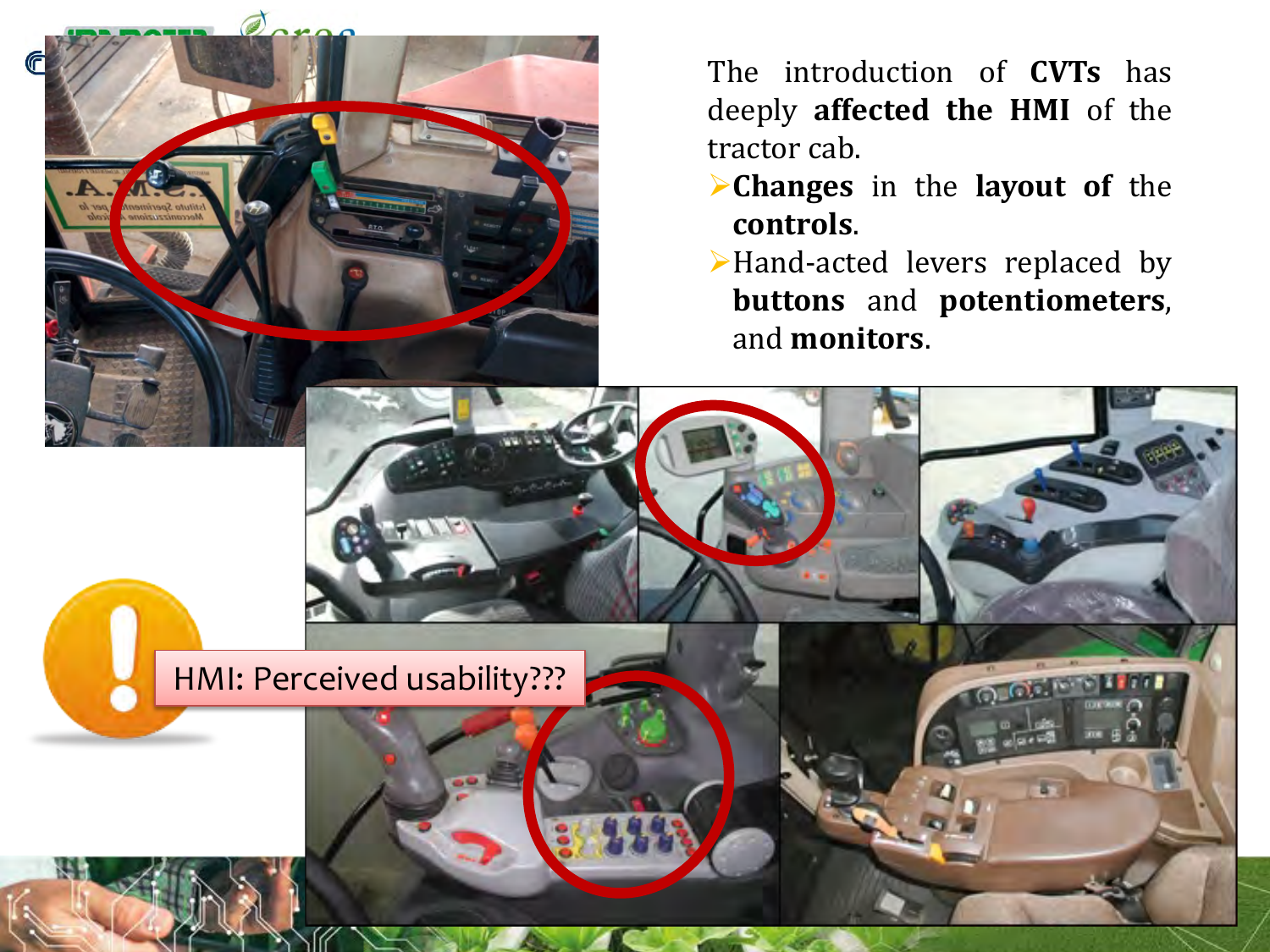



The present study aimed at **evaluating the HMI** of a **CVT tractor cab** in terms of **perceived usability** in a group of **novice** and **expert users**.

The investigation dealt with the **subjective responses** about the **ease of locating**, **interpreting** and **operating** some controls and the **accuracy of** the **information** given by the displays, during both the first interaction with the machine and after performing a series of specific tasks with it.

Understanding how real users interact with the machine helps in making recommendations for product improvement and for training actions development.

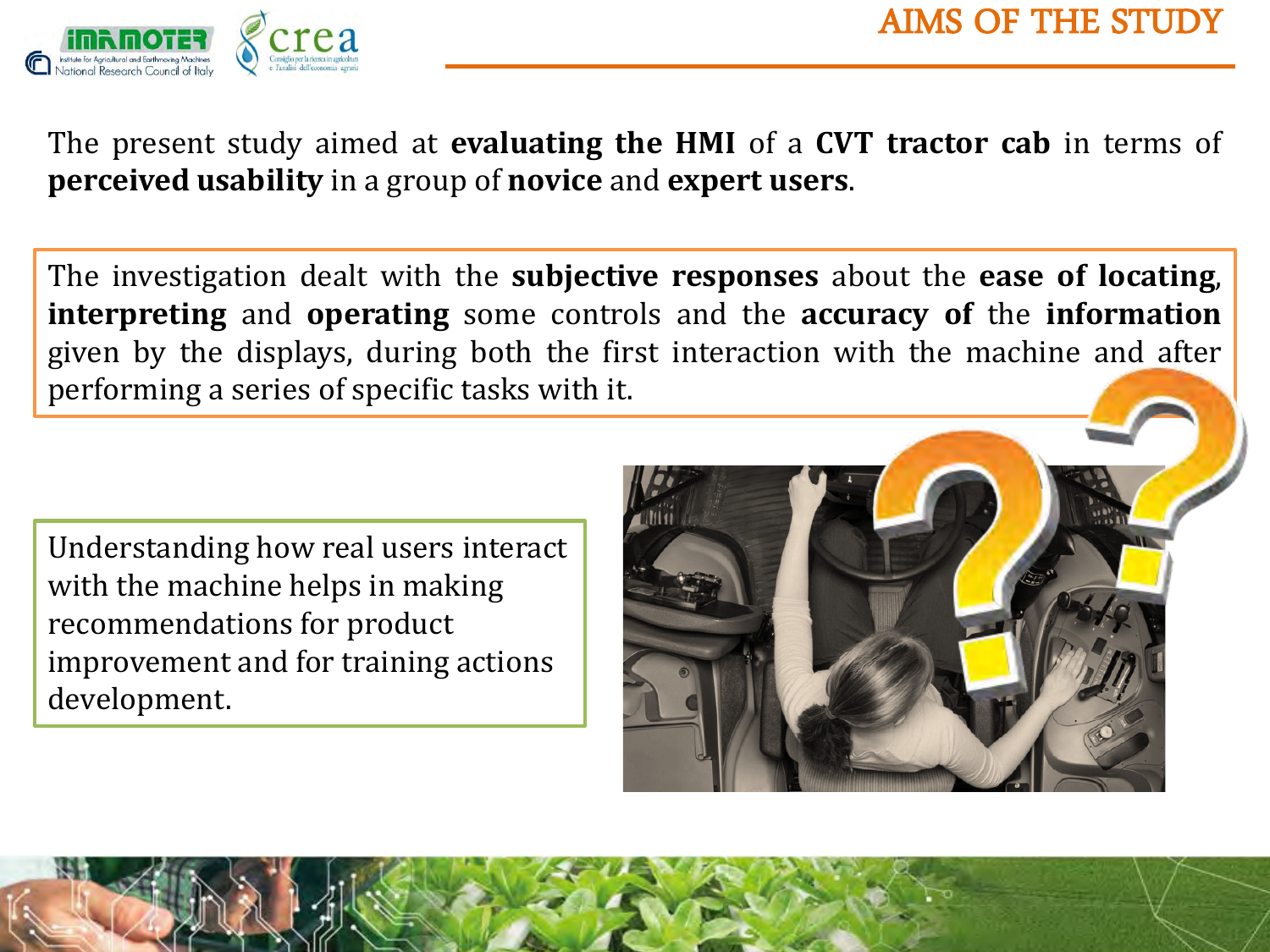



16 tractor drivers:

8 experts, at least 5 years driving experience on CVT (Kumar et al., 2001) ; 8 novices , never owned nor operated a CVT tractor

Experts:  $M_{\text{age}}$ =35.25 yrs (*SD*=11.65);  $M_{\text{driving experience}}$ = 20.00 yrs (*SD*=10.35) Novices had  $M_{\text{age}}$ =38.75 yrs (*SD*=13.91);  $M_{\text{driving experience}} = 26.13$  yrs (*SD*=13.92)

The tractors



**TRACTOR 1**: transmission articulated in gears and ranges (High-Low, Rabbit-Snail).

Controls: levers at the right side of the operator located on the cab floor. The remaining controls are levers placed on the right side console.

**TRACTOR 2**: Clutch, brake and throttle pedals and reverse lever close to the steering wheel. Remaining controls on the driver's seat armrest and the right side console. A display on the right side console.

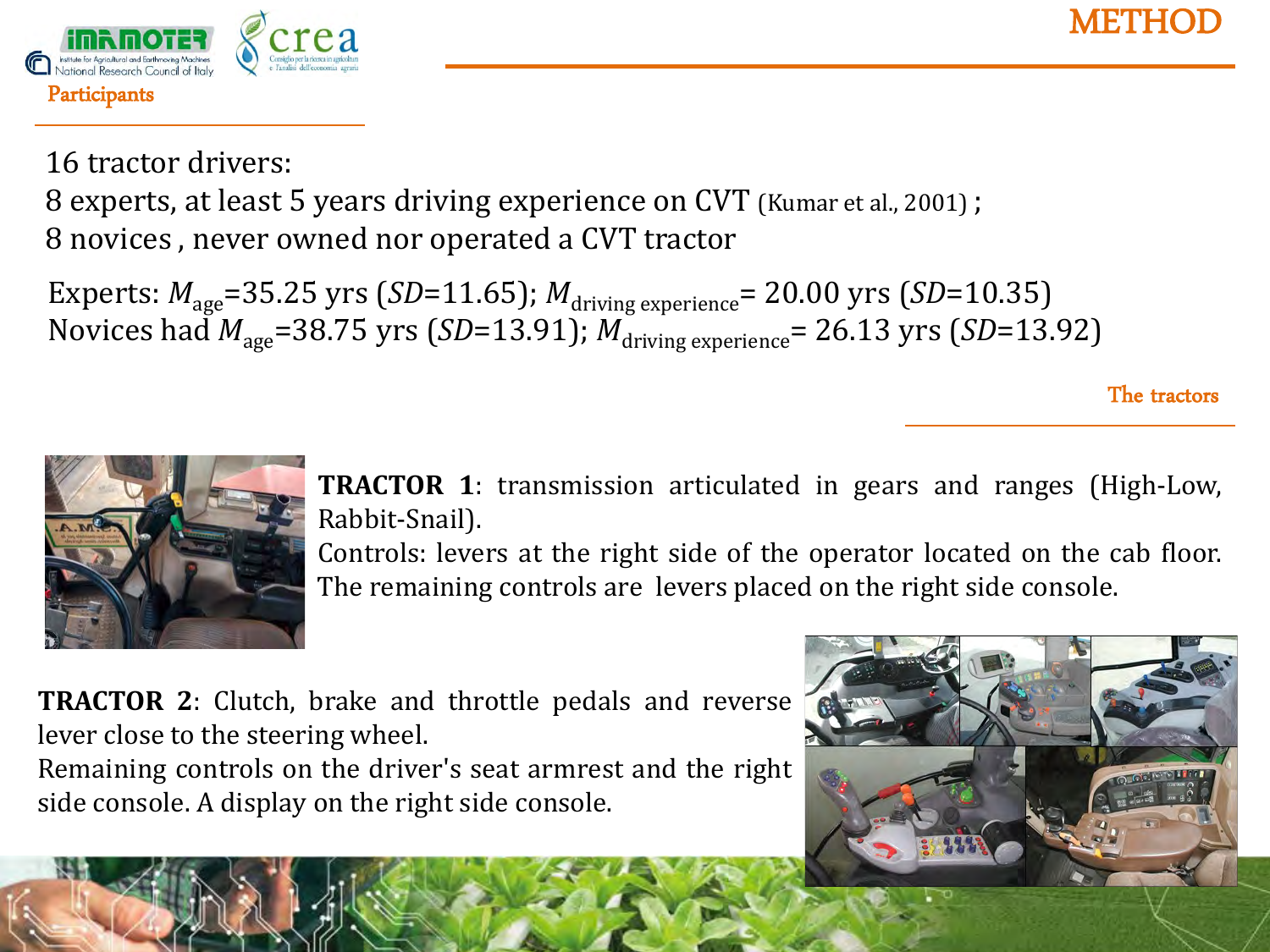

 $\checkmark$  Participants completed a series of tasks with both Tractor 1 and 2.

 $\checkmark$  Tasks: driving on the road, and harrowing while maneuvering on farm road.

#### $\checkmark$  All the participants performed the simulation harrowing task with each tractor 4 times, for a total time of about 10 minutes.

| Table 1. List of sub-tasks participants had to perform with the 2 tractors.                               |                                                                                     |                                                                                       |                                                                                        |
|-----------------------------------------------------------------------------------------------------------|-------------------------------------------------------------------------------------|---------------------------------------------------------------------------------------|----------------------------------------------------------------------------------------|
| Sub-tasks                                                                                                 | Tractor 1                                                                           | Tractor 2                                                                             |                                                                                        |
| Operate the auxiliary service coupling to open the harrow to be<br>ready for working                      | Move a lever forward                                                                | Press a button on an<br>handler                                                       |                                                                                        |
| Operate the rear 3-point hitch lift to lower the harrow (without<br>touching the test track)              | Move a lever forward<br>or backward                                                 | Rotate a small wheel<br>or press a button                                             |                                                                                        |
| Switching the PTO on                                                                                      | Move a lever forward                                                                | Press a button                                                                        |                                                                                        |
| Forwarding the tractor at 10 km/h and following a fixed and<br>bounded path                               | Look a table and choice<br>the gear by levers and<br>press the accelerator<br>pedal | Press the accelerator<br>pedal or move the<br>handler till 10 km h <sup>-1</sup>      | $\overline{\phantom{a}}$ - Test track boundaries<br>• Stones to be avoided<br>equired: |
| Arrived near the bumps (simulating stones), operating the rear 3-<br>point hitch lift to raise the harrow | Move a lever forward                                                                | Rotate a small wheel<br>or press a button                                             | $5 - 6$<br>$8 - 10$<br>$11 - 15$                                                       |
| Slow down till 7 km/h                                                                                     | Release the accelerator<br>pedal                                                    | Release the<br>accelerator pedal or<br>move the handler till<br>$7 \text{ km h}^{-1}$ |                                                                                        |
| Avoid to pass over the bumps                                                                              | Moving the flywheel                                                                 | Moving the flywheel                                                                   |                                                                                        |
| Operating the rear 3-point hitch lift to lower the harrow                                                 | Move a lever forward<br>or backward                                                 | Rotate a small wheel<br>or press a button                                             |                                                                                        |
| To bring again the forwarding speed at 10 km/h                                                            | Press the accelerator<br>pedal                                                      | Press the accelerator<br>pedal or move the<br>handler till 10 km h <sup>-1</sup>      |                                                                                        |
| Follow the path till the end                                                                              | Moving the flywheel                                                                 | Moving the flywheel                                                                   |                                                                                        |
| Stop the tractor                                                                                          | Press the clutch pedal                                                              | Release the                                                                           |                                                                                        |
|                                                                                                           | and acting on the gear<br><b>levers</b>                                             | accelerator pedal or<br>push a button                                                 | 30<br>120<br>60<br>90<br>150                                                           |
| Operating the rear 3-point hitch lift to raise the harrow                                                 | Move a lever forward<br>or backward                                                 | Rotate a small wheel<br>or press a button                                             | Test track lenght (m)                                                                  |
| Switching the PTO off                                                                                     | Move a lever backward                                                               | Press a button                                                                        |                                                                                        |
| To operate the auxiliary service coupling to close the harrow as for<br>road transfer                     | Move a lever backward                                                               | Press a button on an<br>handler                                                       |                                                                                        |
| Carry out a sharp turn as at the end of the field in a bounded space                                      | Move the flywheel and<br>operating with gear<br><b>levers</b>                       | Move the flywheel<br>and the handler                                                  |                                                                                        |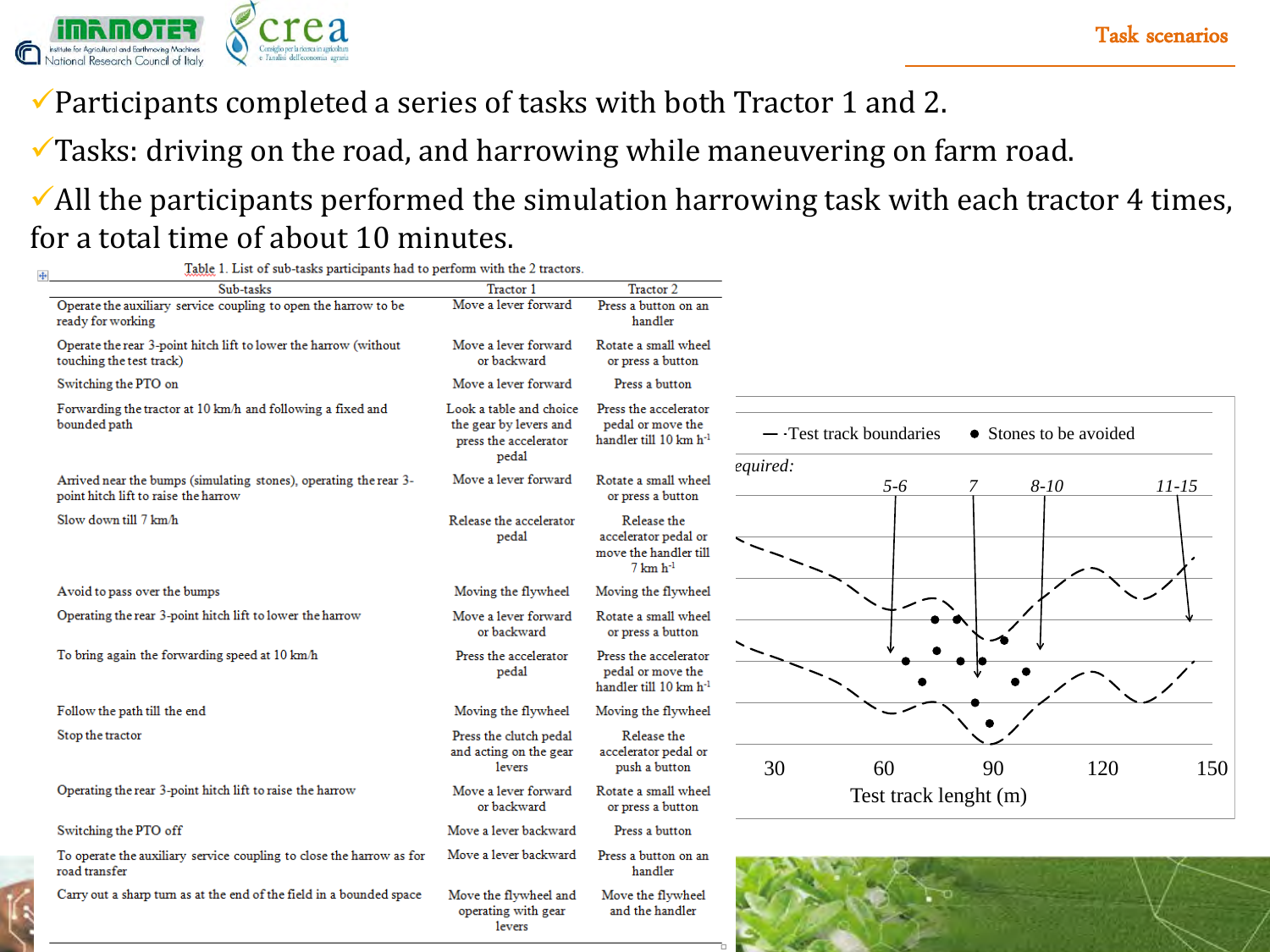

- **1. Perceived usability** of the HMI during the **first contact** with the cab: Locating controls (e.g. PTO, hydraulic system, lighting).
- **2. Perceived usability** of the HMI **after** having performed the **tasks**:

Ease to operate the control devices, clearness and understandability of the levers/knobs, buttons, warning lights and accuracy of the information given by the display.

**3. General evaluation** of the tractor:

Learnability, safety, quality, and solidity.

### **4. Open-ended questions**:

difficulties in accomplishing the tasks, additional feedback on the arrangement and operation of the controls.

#### The observation



While participants were driving the tractors, a trained research assistant reported whether the users achieved or failed each sub-task in an observational grid.



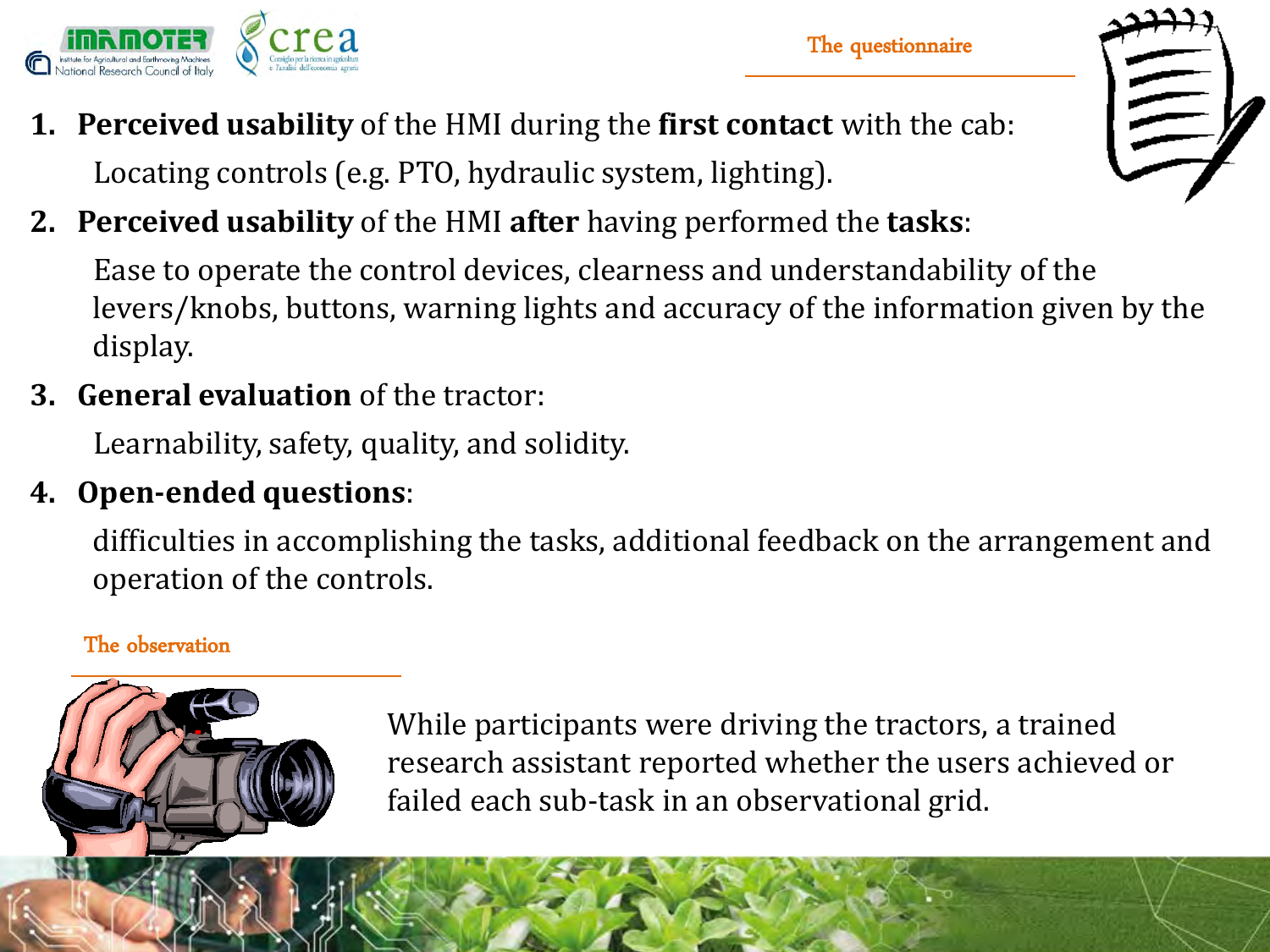

RESULTS

#### Perceived ease of locating controls



Controls placed in an unexpected area of the working station.

◆ PTO speed setting control isolated from the PTO engaging/disengaging control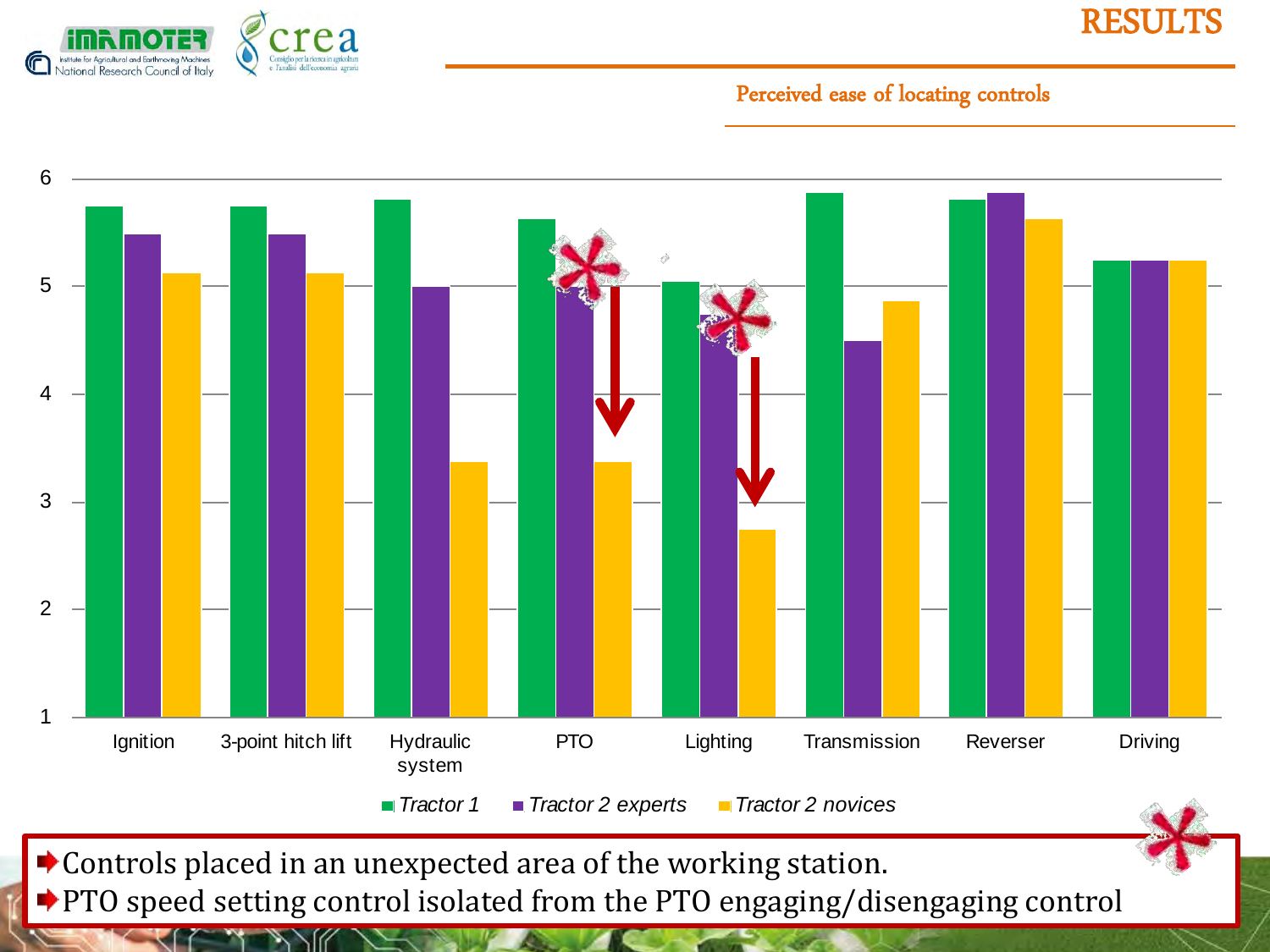

#### Perceived ease of use of the controls



 $\blacktriangleright$  From the observation: all the participants managed to accomplish the tasks Open-ended questions: three novices reported difficulties in operating the PTO and the 3-point hitch lift controls when operating the harrow.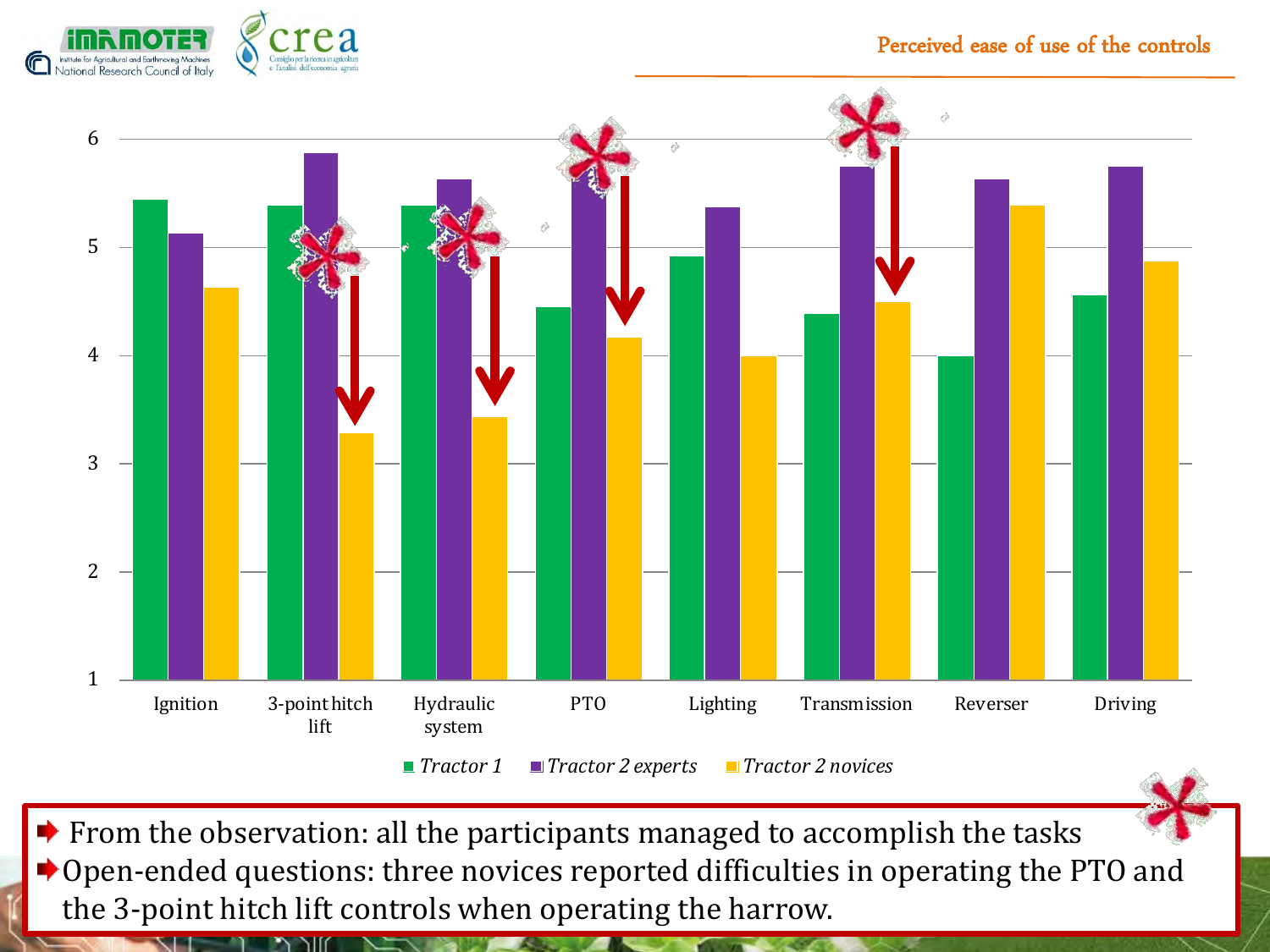

Buttons placed very near to each other on the dashboard on the right side of the seat, nothing apart from the color distinguished between them.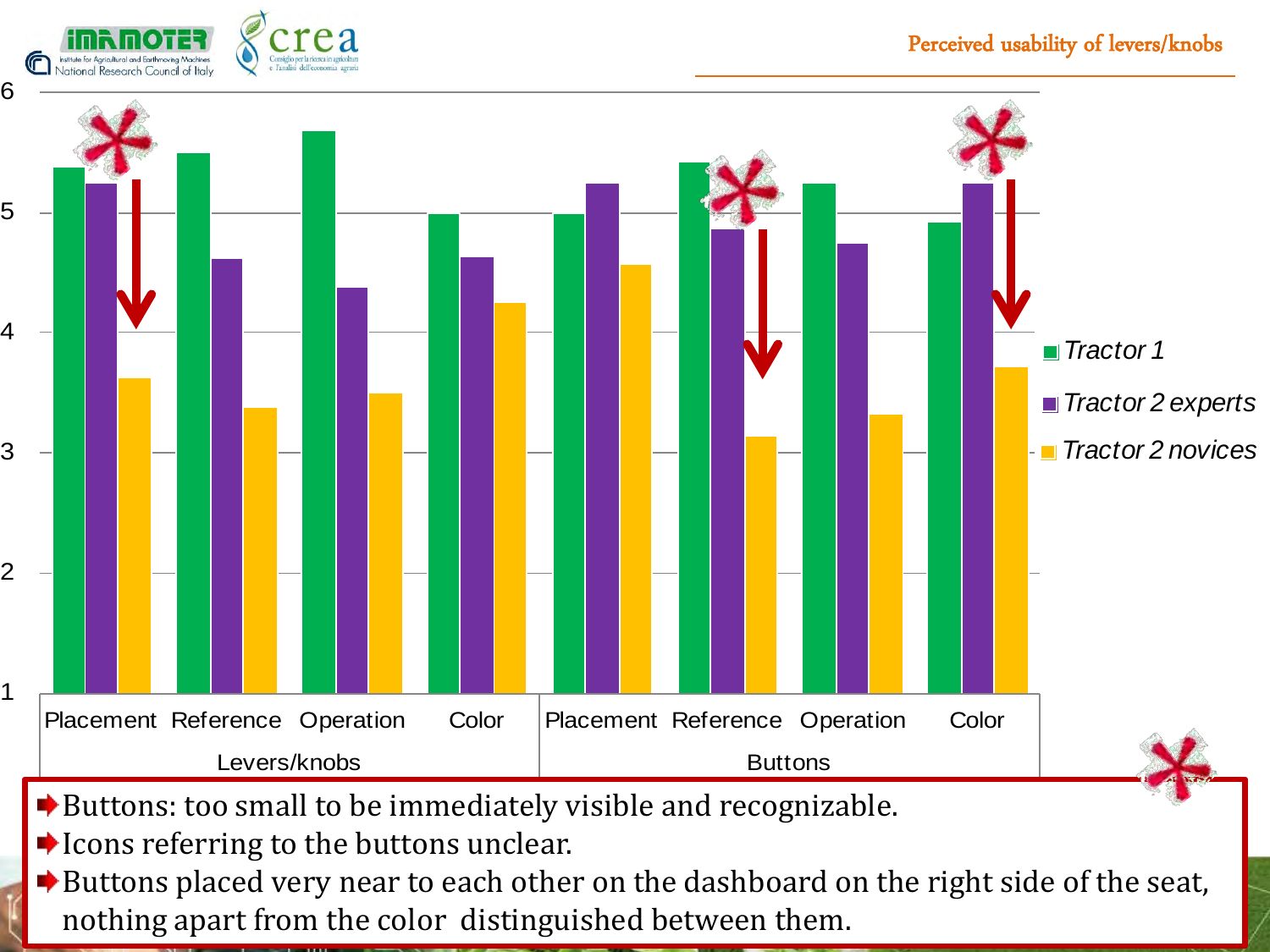

#### Understandability of warning lights & usability of the display

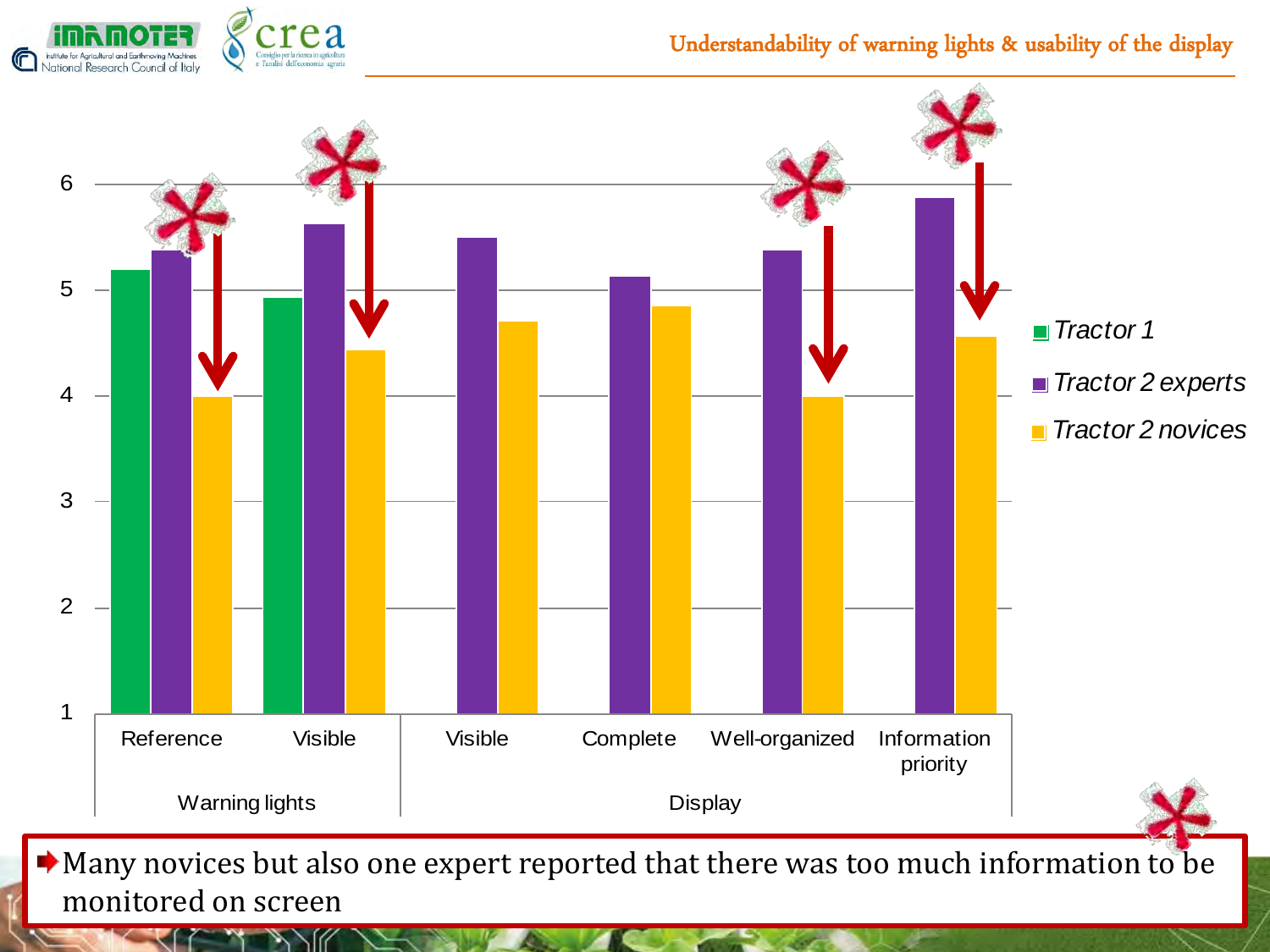

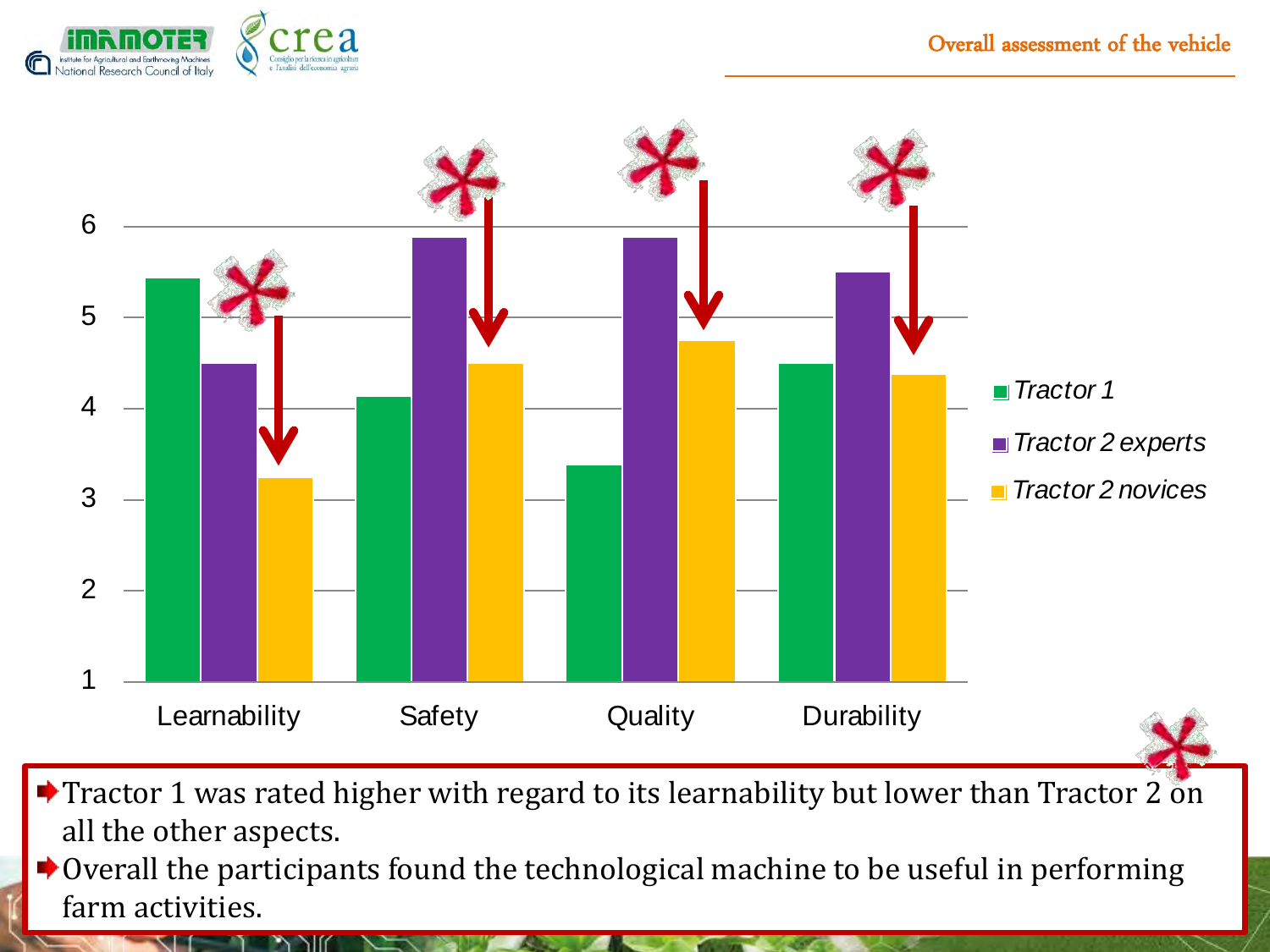

The introduction of electronics in tractors has led to a reduction in terms of physical effort to operate the controls.

Nevertheless, the wider range of warnings, the multifunctionality of the controls and the possibility/need to set them represent a critical issue for an effective and satisfying human-tractor interaction , especially for novice users.

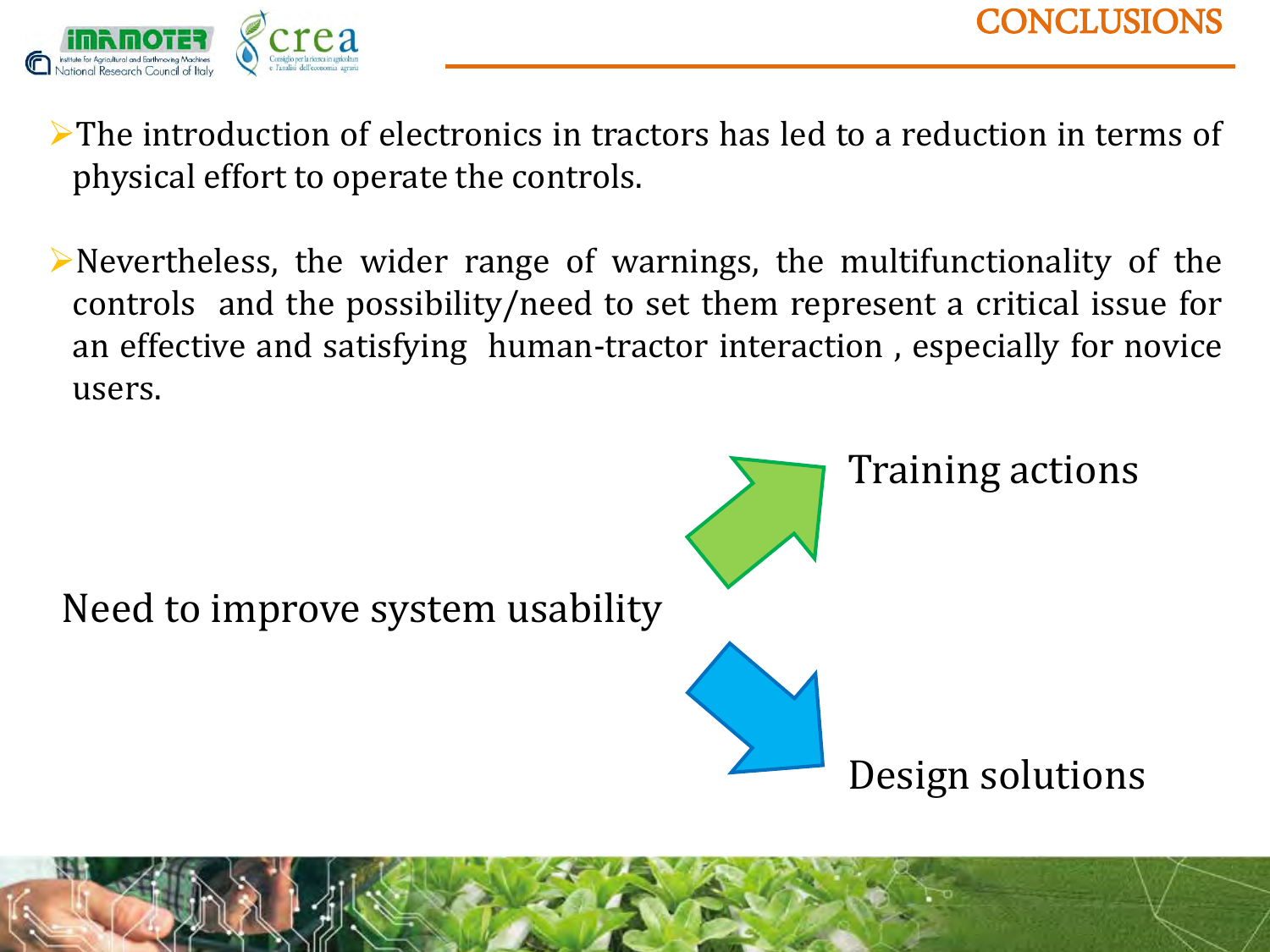



**Focused training sessions** adopting **behavioral modeling techniques** —as hands-on demonstrations and behavioral simulations (Burke *et al.*, 2006) — could be provided when buying a new machine, with some **periodical refreshes** in case of new technological releases.



A solution could be to offer the possibility of **choosing simplified set up** already **customized for each level of** operators' **skill** or for the different operators' needs.

In general there is a **lack of** agreement and **shared design criteria** on tractor cab HMIs, leading to principles of design driven by the brand feeling rather than the driver feeling.



On this issue, some manufacturers are oriented to provide basic design on the electronic commands, reserving the possibility to upgrade the final design following the requirements or the abilities of every client.